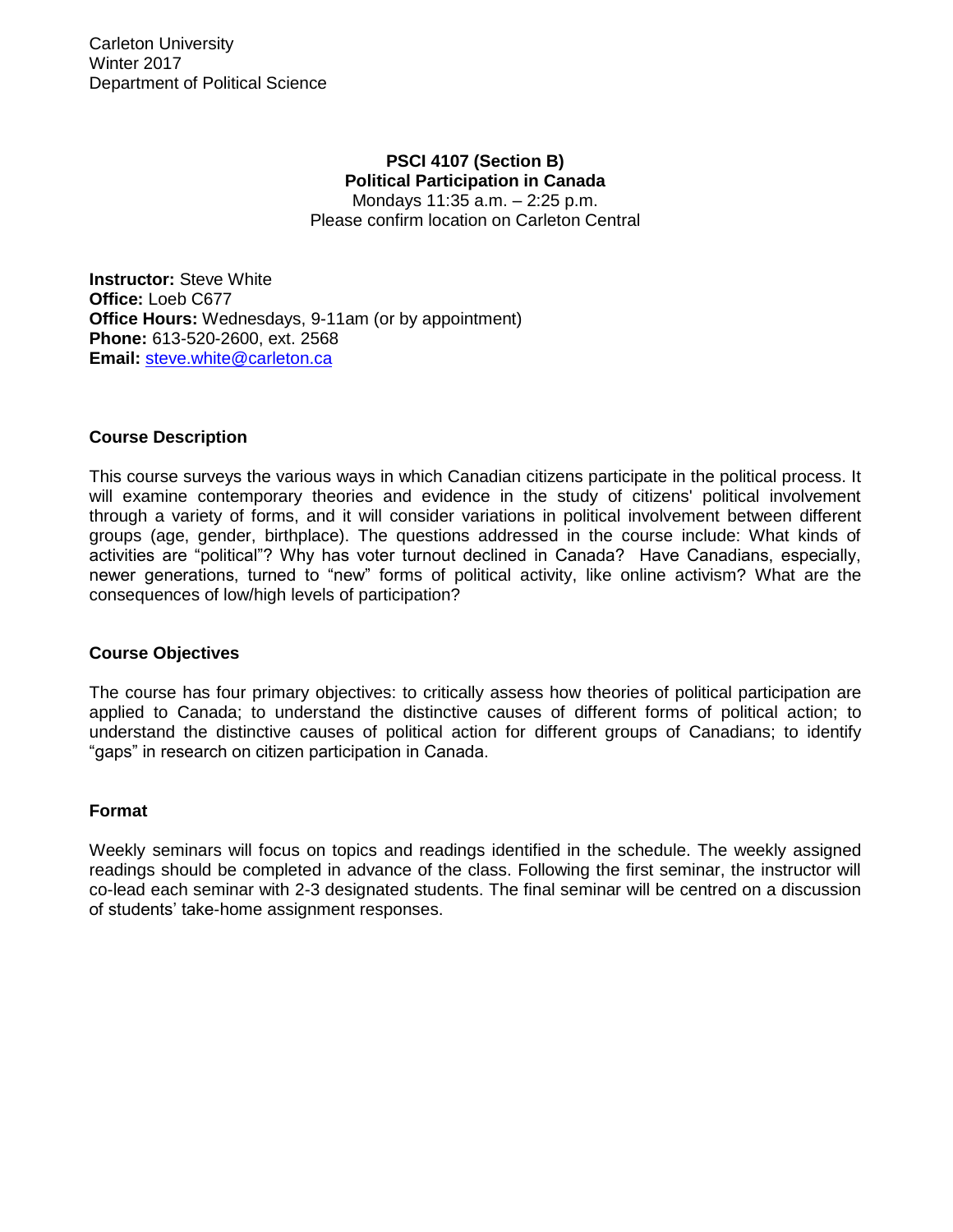# **Course Materials**

# **Required Texts**

All readings listed below under "Class Schedule are Readings" are required. They will be available to students electronically on cuLearn.

# **Evaluation**

## *Overview*

| <b>Assignment</b>        | % Final | Due Date (if applicable)                |  |
|--------------------------|---------|-----------------------------------------|--|
|                          | Grade   |                                         |  |
| Class participation      | 15%     | Cumulative                              |  |
| Seminar leadership       | 5%      | To be assigned                          |  |
| Questions for discussion | 5%      | To be assigned (submit by email)        |  |
| Response paper           | 5%      | To be assigned                          |  |
| Literature review        | 40%     | March 6 (submit on cuLearn)             |  |
| Take-home assignment     | 30%     | April 3 (submit on cLearn before class) |  |

# *Term Work*

**Seminar Leadership (5%):** In the first seminar, students will select one of ten seminars in which they will they will take a role in leading the discussion about that seminar's assigned readings. A maximum of three students will act as "leaders" in each of these seminars. The order of selection will be determined by random draw.

**Questions for Discussion (5%):** *Three days before* the seminar the student has selected to lead, the "leaders" will each submit via email three questions to the instructor related to that seminar's assigned readings. These can be questions the readings have provoked but not answered, questions about the methods employed in studies, questions about how that seminar's readings relate to theories of political participation, or to themes emerging in the course. The expectation is that leaders will be prepared to give their own response to these questions, but also the rest of the participants in the class will also be able to respond.

**Response Paper (5%):** *Three days after* the seminar the student selected to lead, the "leaders" will each submit a response paper of up to 500 words to the instructor related to one of that seminar's assigned readings and the in-class discussion. Each paper must: 1. Identify the main argument, ideas, and evidence of the reading, and explain how those related to other readings from that week; 2. Explain what you believe are the most significant contributions of the reading, and/or areas where you think the reading is weak.

**Participation (15%):** Students are expected to attend class regularly and be prepared to participate in discussions of the assigned topics and readings.

**Literature Review (40%):** Students will craft a literature review on a topic related to the study of political participation in Canada. The purpose of this review is not to merely summarize research on the topic. The literature review should be used to:

- discover what has, or has not been investigated on that topic
- learn how others have defined key concepts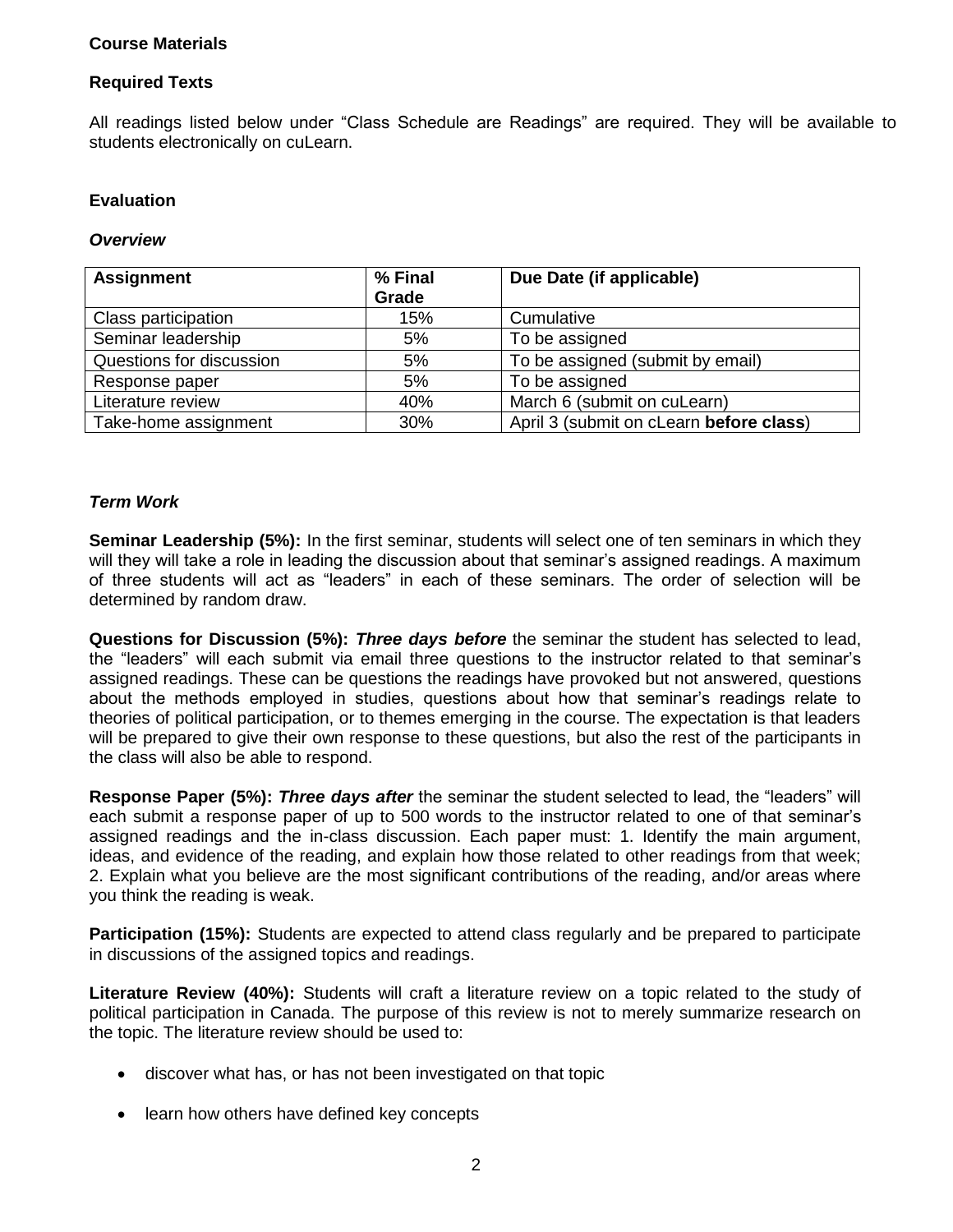- learn how others have measured key concepts
- identify possible relationships between concepts
- identify sources of data (evidence) that other researchers have used
- identify research questions that have not yet been asked, or answered, as well as the (possible) reasons they have not yet been asked or answered

The review should be 15-18 pages double-spaced in 12-pt font with 1  $\frac{1}{4}$  inch margins (not including references).

The number of academic sources cited will vary considerably, depending on the topic. At a minimum, 10 sources should be cited. Students should use the Chicago author-date citation style. I will post a short style guide on cuLearn.

We will discuss the literature review in detail the first seminar (January 9).

**Final take-home assignment (30%):** The final assignment is an open-book, take-home assignment, *due at the beginning of class on April 3*. It will cover all assigned readings and seminars. Students will be provided with the assignment questions on March 27. The final seminar will be devoted to a discussion of responses to the assignment questions.

# **Policies and Procedures**

**Late Penalties:** Assignments are due on the dates specified in the course outline. *All assignments not submitted by the due date will be considered late***.** Late assignments will be subject to a penalty of 3% per day thereafter. Assignments that are more than two weeks past the due date will not be accepted. Students must submit their final assignment before class on April 3. Students who do not submit the assignment prior to class will not be permitted to attend that class.

**Extensions:** No extensions on assignments will be granted after their due dates. Exceptions will be made only in those cases of special circumstances, (e.g. illness, bereavement) and where the student has verifiable documentation. Students who are unable to attend the class in which they have been assigned to lead a seminar because of verifiable special circumstances will have the 5% value of the seminar leadership grade redistributed evenly between the questions for discussion and the response paper.

**Sharing Course Materials:** Classroom teaching and learning activities, including lectures, discussions, presentations, etc., by both instructors and students, are copy protected and remain the intellectual property of their respective author(s). All course materials, including PowerPoint presentations, outlines, and other materials, are also protected by copyright and remain the intellectual property of their respective author(s).

Students registered in the course may take notes and make copies of course materials for their own educational use only. Students are not permitted to reproduce or distribute lecture notes and course materials publicly for commercial or non-commercial purposes without express written consent from the copyright holder(s).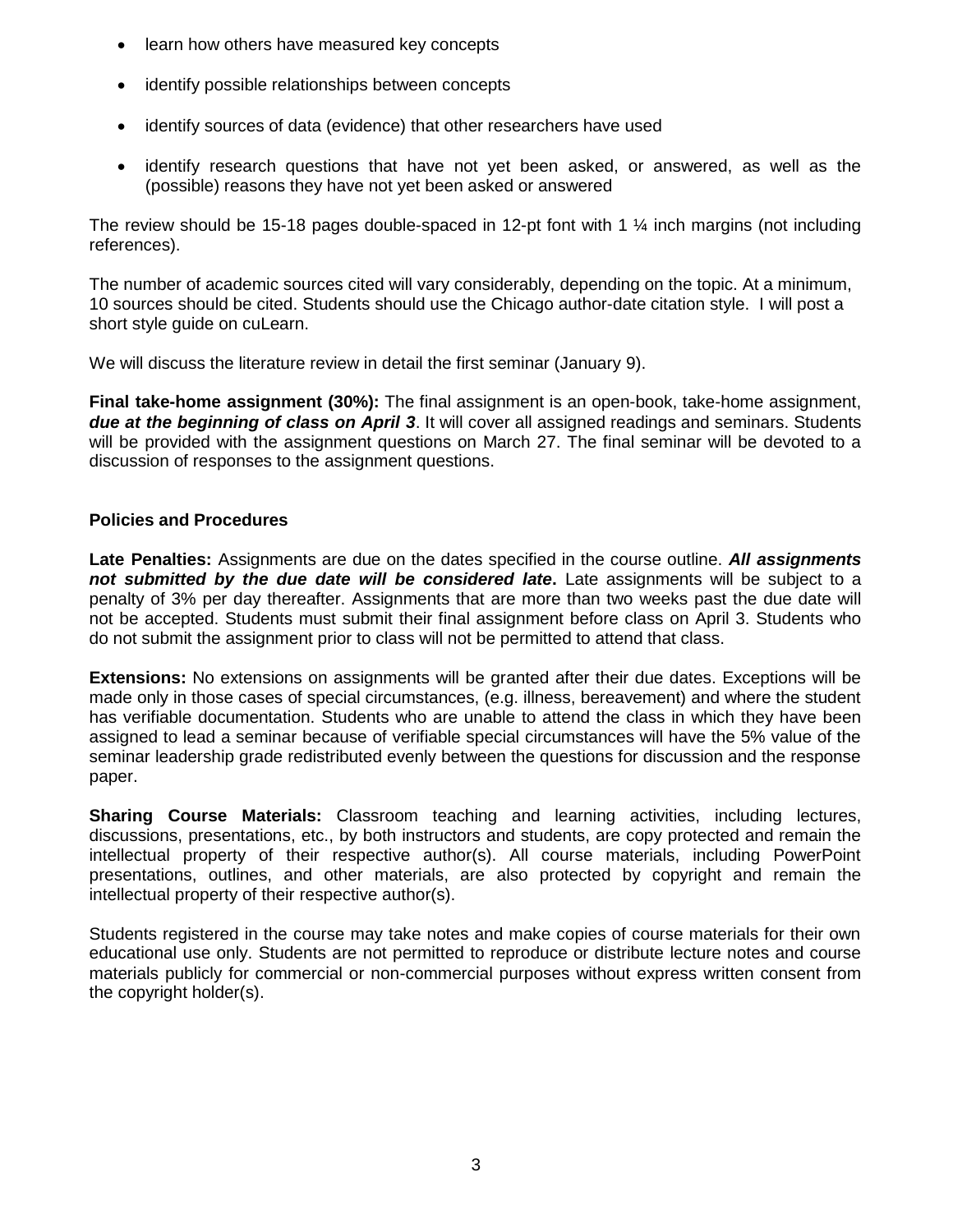# **Schedule and Readings**

January 9: Viewpoints

Schumpeter, J. 2003. *Capitalism, Socialism and Democracy*, Fifth Edition. New York: Routledge. pp. 269-283.

Pateman, Carole. 1970. *Participation and Democratic Theory*. Cambridge: Cambridge University Press. pp. 22-44.

#### January 16: Concepts

van Deth, J.W. 2014. A Conceptual Map of Political Participation. *Acta Politica* Vol. 49, No. 3, pp. 349–367.

Stolle, D., M. Hooge, & M. Micheletti. 2005. Politics in the Supermarket: Political Consumerism as a Form of Political Participation. *International Political Science Review* Vol. 26, No. 3, pp. 245-269.

Vissers, S. & D. Stolle. 2014. The Internet and New Modes of Political Participation: Online versus Offline Participation. *Information, Communication and Society* Vol. 17, No. 8, pp. 937-955.

## January 23: Rationality

Olsen, M. 1971. *The Logic of Collective Action: Public Goods and the Theory of Groups*. Cambridge, MA: Harvard University Press, pp. 5-52.

Blais, A., R. Young, & M. Lapp. 2000. The Calculus of Voting: An Empirical Test. *European Journal of Political Research* Vol. 37, No. 2, pp. 181-201.

## January 30: Resources

Brady, H.E., S. Verba, & K. Lehman Schlozman. 1995. Beyond SES: A Resources Model of Political Participation. *The American Political Science Review* Vol. 89, No. 2, pp. 271-294.

Kam, Cindy D., & C.L. Palmer. 2008. Reconsidering the Effects of Education on Political Participation. *The Journal of Politics* Vol. 70., No. 3, 612-631.

Stolle, D., A. Harell, E. Falk Pedersen, & P. Dufour. 2013. Maple Spring Up Close: The Role of Self Interest and Socioeconomic Resources for Youth Protest. Paper prepared for presentation at the Canadian Political Science Association Annual Meeting in Victoria, BC, June 4-6, 2013.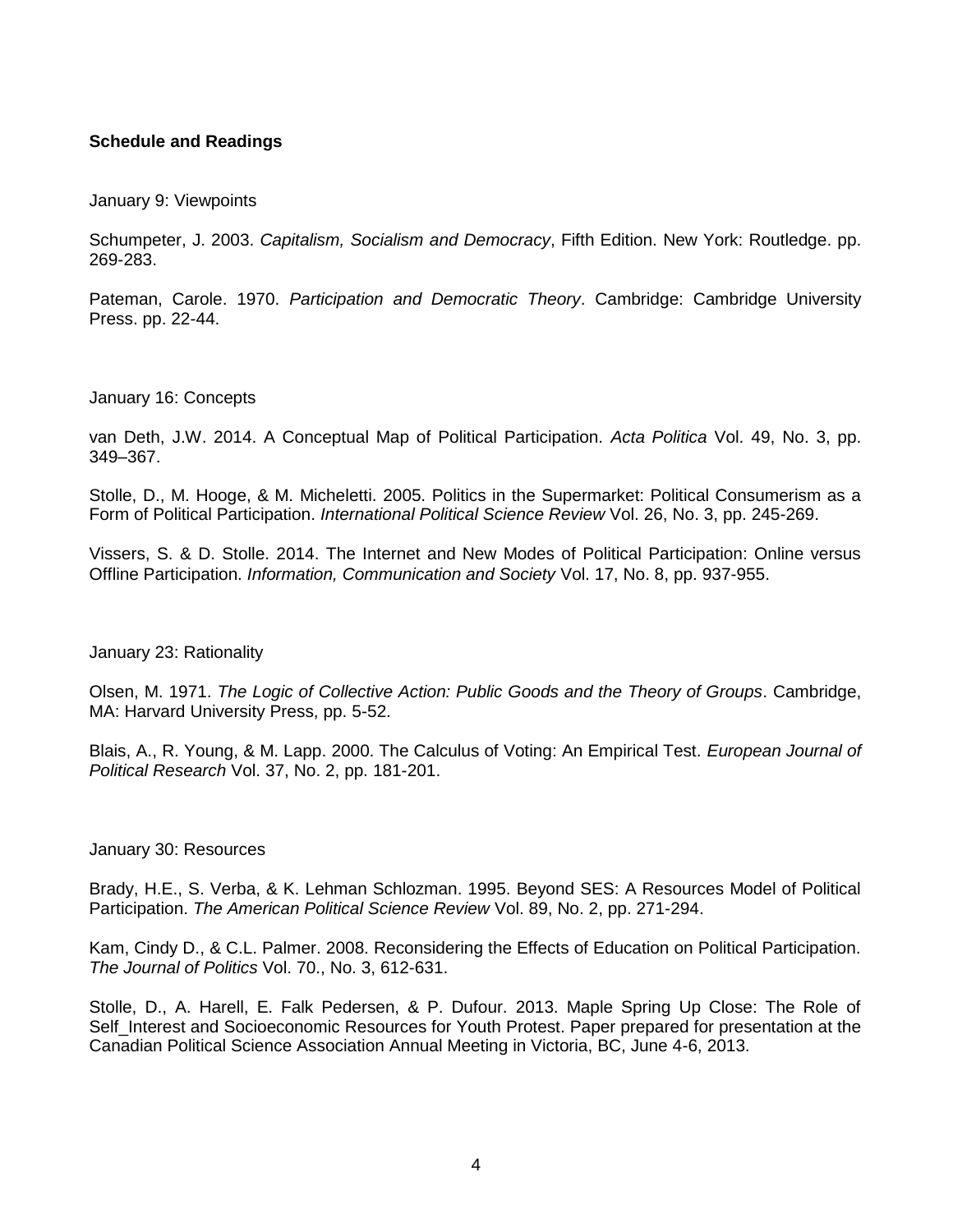February 6: Culture

Easton, D., & J. Dennis. 1967. The Child's Acquisition of Regime Norms: Political Efficacy. *The American Political Science Review* Vol. 61, No. 1, pp. 25-38.

Blais, A., & D. Rubenson. 2013. The Source of Turnout Decline: New Values or New Contexts? *Comparative Political Studies* Vol. 46, No. 1, pp. 95-117.

Dalton, R.J. 2008. Citizenship Norms and the Expansion of Political Participation. *Political Studies* Vol. 56, pp. 76-98.

February 13: Institutions

Bird, K. 2005. The Political Representation of Visible Minorities in Electoral Democracies: A Comparison of France, Denmark, and Canada. *Nationalism and Ethnic Politics*, Vol. 11, pp. 425-465.

Karp, J.A., & S.A. Banducci. 2008. Political Efficacy and Participation in Twenty-Seven Democracies: How Electoral Systems Shape Political Behaviour. *British Journal of Political Science* Vol. 38, pp. 311-334.

February 20: NO CLASS (Break)

February 27: Mobilization

Rosenstone, S.J., & J.M. Hansen. 2003. *Mobilization, Participation, and Democracy in America*. Toronto: Longman, pp. 10-37.

Ramos, H. 2006. What Causes Canadian Aboriginal Protest? Examining Resource, Opportunities and Identity, 1951-2000. *Canadian Journal of Sociology* Vol. 31, No. 2, pp. 211-234.

Kobayashi, A. 2014. Ethnocultural Political Mobilization, Multiculturalism, and Human Rights in Canada. In *Group Politics and Social Movements in Canada*, Second Edition, Ed. M. Smith. Toronto: University of Toronto Press, pp. 123-150.

March 6: Age

Rubenson, D., A. Blais, P. Fournier, E. Gidengil, & N. Nevitte. 2004. Accounting for the Age Gap in Turnout. *Acta Politica* Vol 39, No. 4, 407-21.

Howe, P. 2010. *Citizens Adrift: The Democratic Disengagement of Young Canadians*. Vancouver: UBC Press, pp. 233-260.

Bastedo, H. 2015. Not 'One of Us': Understanding How Non-engaged Youth Feel About Politics and Political Leadership. *Journal of Youth Studies* Vol. 18, No. 5, pp. 649-665.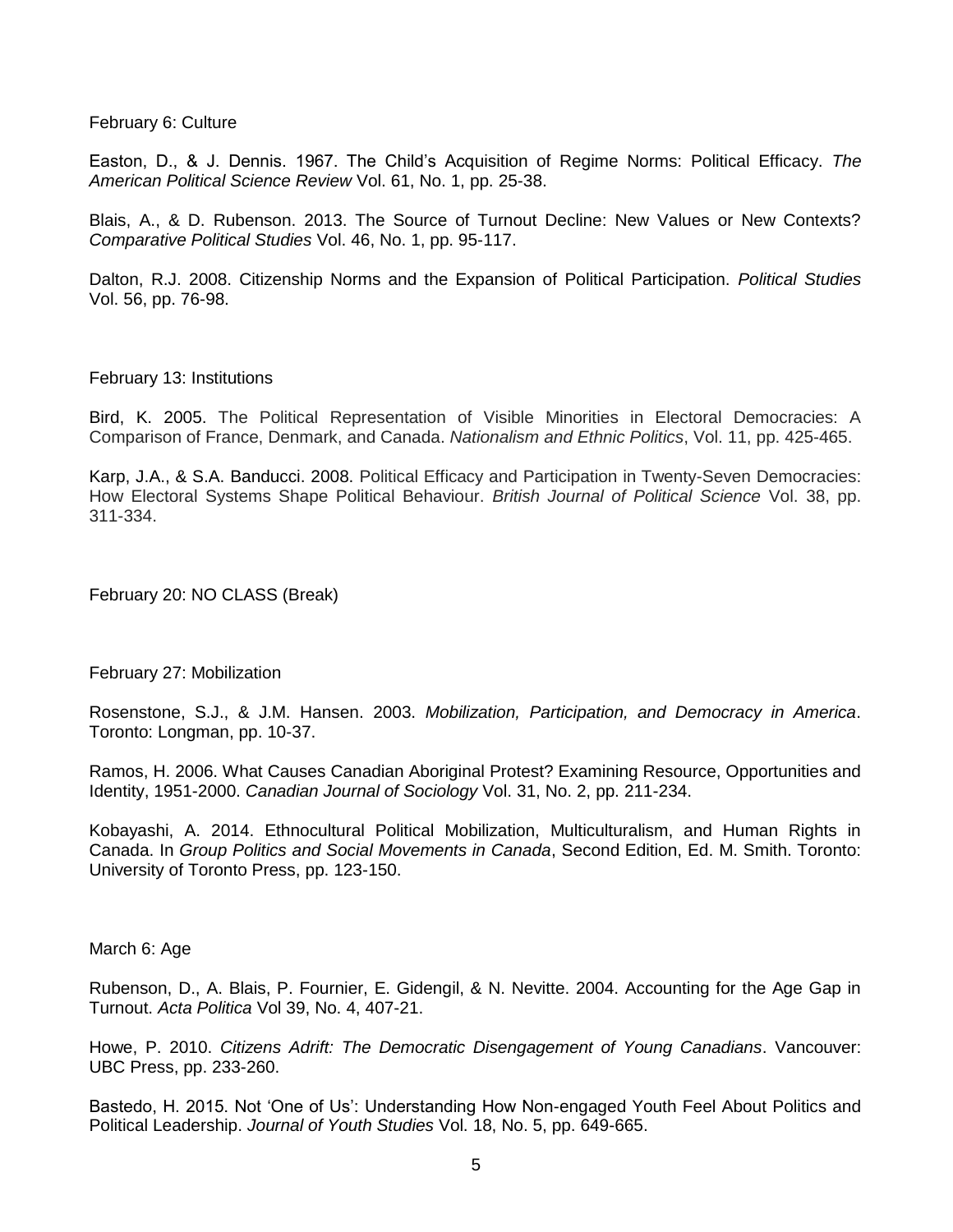March 13: Gender

Thomas, M. & L. Young. Women (Not) in Politics: Women's Electoral Participation. In *Canadian Politics*, Sixth Edition, eds. J. Bickerton & A.-G. Gagnon. Toronto: University of Toronto Press, pp. 373-394.

Gidengil, E., J. Giles, & M. Thomas. 2008. The Gender Gap in Self-Perceived Understanding of Politics in Canada and the United States. *Politics & Gender*, Vol. 4, pp. 535-561.

March 20: Birthplace and "Race"

Bilodeau, A. 2008. Immigrants' Voice through Protest Politics in Canada and Australia: Assessing the Impact of Pre-Migration Political Repression. *Journal of Ethnic and Migration Studies* Vol. 34, No. 6, pp. 975-1002.

Gidengil, E., & J. Roy. 2016. Is There a Racial Divide? Immigrants of Visible Minority Background in Canada. In *Just Ordinary Citizens? Towards A Comparative Portrait of the Political Immigrant*, Ed. A. Bilodeau. Toronto: University of Toronto Press, pp. 149-165.

Claes, E., M. Hooge, & D. Stolle. 2009. The Political Socialization of Adolescents in Canada: Differential Effects of Civic Education on Visible Minorities. *Canadian Journal of Political Science* Vol. 42, No. 3, pp. 613-636.

March 27: Distortion

Stolle, D., & M. Hooge. Shifting Inequalities: Patterns of Exclusion and Inclusion in Emerging Forms of Political Participation. *European Societies*, Vol. 13, No. 1, pp. 119-142.

Godbout, J.-F., & M. Turgeon. 2012. The Preferences of Voters and Non-Voters in Canada (1988- 2008). Paper prepared for a conference in honor of Andre Blais, January 20-21, 2012.

April 3: Conclusion

No assigned readings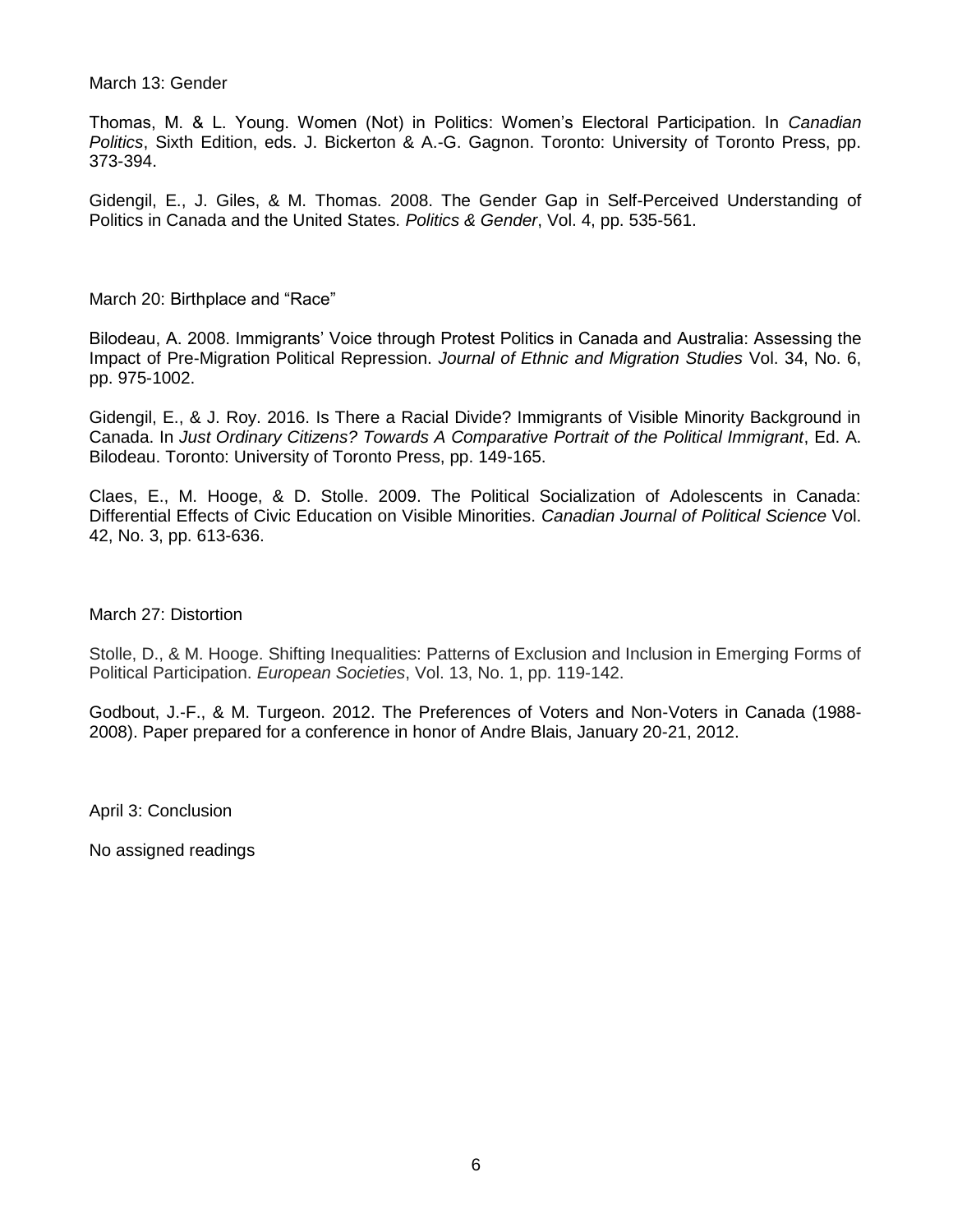## **Academic Accommodations**

The Paul Menton Centre for Students with Disabilities (PMC) provides services to students with Learning Disabilities (LD), psychiatric/mental health disabilities, Attention Deficit Hyperactivity Disorder (ADHD), Autism Spectrum Disorders (ASD), chronic medical conditions, and impairments in mobility, hearing, and vision. If you have a disability requiring academic accommodations in this course, please contact PMC at 613-520-6608 or [pmc@carleton.ca](mailto:pmc@carleton.ca) for a formal evaluation. If you are already registered with the PMC, contact your PMC coordinator to send me your *Letter of Accommodation* at the beginning of the term, and no later than two weeks before the first in-class scheduled test or exam requiring accommodation (*if applicable*). After requesting accommodation from PMC, meet with me to ensure accommodation arrangements are made. Please consult the PMC website for the deadline to request accommodations for the formally-scheduled exam (*if applicable*).

**For Religious Observance:** Students requesting accommodation for religious observances should apply in writing to their instructor for alternate dates and/or means of satisfying academic requirements. Such requests should be made during the first two weeks of class, or as soon as possible after the need for accommodation is known to exist, but no later than two weeks before the compulsory academic event. Accommodation is to be worked out directly and on an individual basis between the student and the instructor(s) involved. Instructors will make accommodations in a way that avoids academic disadvantage to the student. Instructors and students may contact an Equity Services Advisor for assistance (www.carleton.ca/equity).

**For Pregnancy:** Pregnant students requiring academic accommodations are encouraged to contact an Equity Advisor in Equity Services to complete a *letter of accommodation*. Then, make an appointment to discuss your needs with the instructor at least two weeks prior to the first academic event in which it is anticipated the accommodation will be required.

**Plagiarism:** The University Senate defines plagiarism as "presenting, whether intentional or not, the ideas, expression of ideas or work of others as one's own." This can include:

 reproducing or paraphrasing portions of someone else's published or unpublished material, regardless of the source, and presenting these as one's own without proper citation or reference to the original source;

• submitting a take-home examination, essay, laboratory report or other assignment written, in whole or in part, by someone else;

 using ideas or direct, verbatim quotations, or paraphrased material, concepts, or ideas without appropriate acknowledgment in any academic assignment;

using another's data or research findings;

 failing to acknowledge sources through the use of proper citations when using another's works and/or failing to use quotation marks;

 handing in "substantially the same piece of work for academic credit more than once without prior written permission of the course instructor in which the submission occurs.

Plagiarism is a serious offence which cannot be resolved directly with the course's instructor. The Associate Deans of the Faculty conduct a rigorous investigation, including an interview with the student, when an instructor suspects a piece of work has been plagiarized. Penalties are not trivial. They may include a mark of zero for the plagiarized work or a final grade of "F" for the course.

Student or professor materials created for this course (including presentations and posted notes, labs, case studies, assignments and exams) remain the intellectual property of the author(s). They are intended for personal use and may not be reproduced or redistributed without prior written consent of the author(s).

**Submission and Return of Term Work:** Papers must be submitted directly to the instructor according to the instructions in the course outline and will not be date-stamped in the departmental